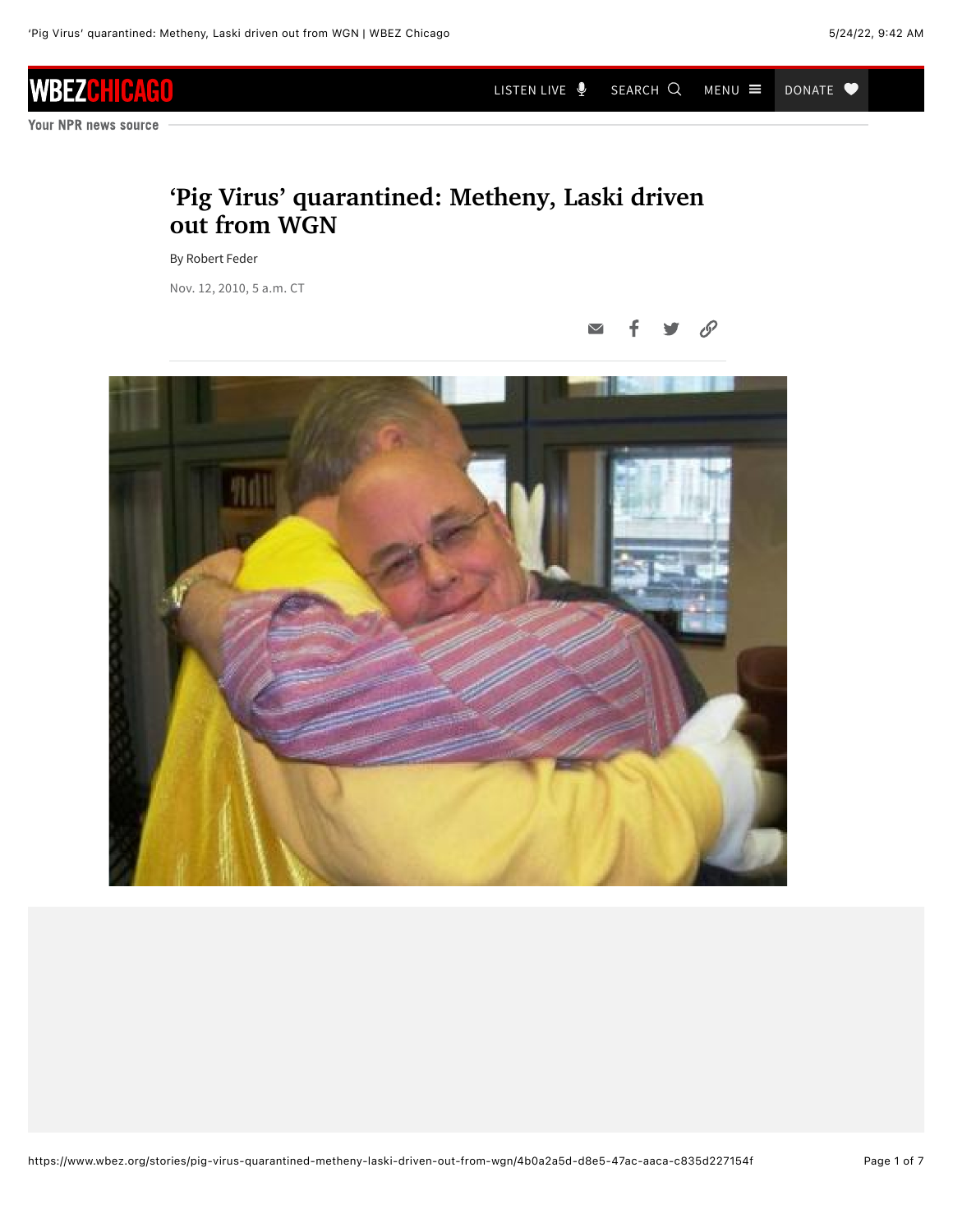## **'Pig Virus' quarantined: Metheny, Laski driven out from WGN**

By Robert Feder

Nov. 12, 2010, 5 a.m. CT

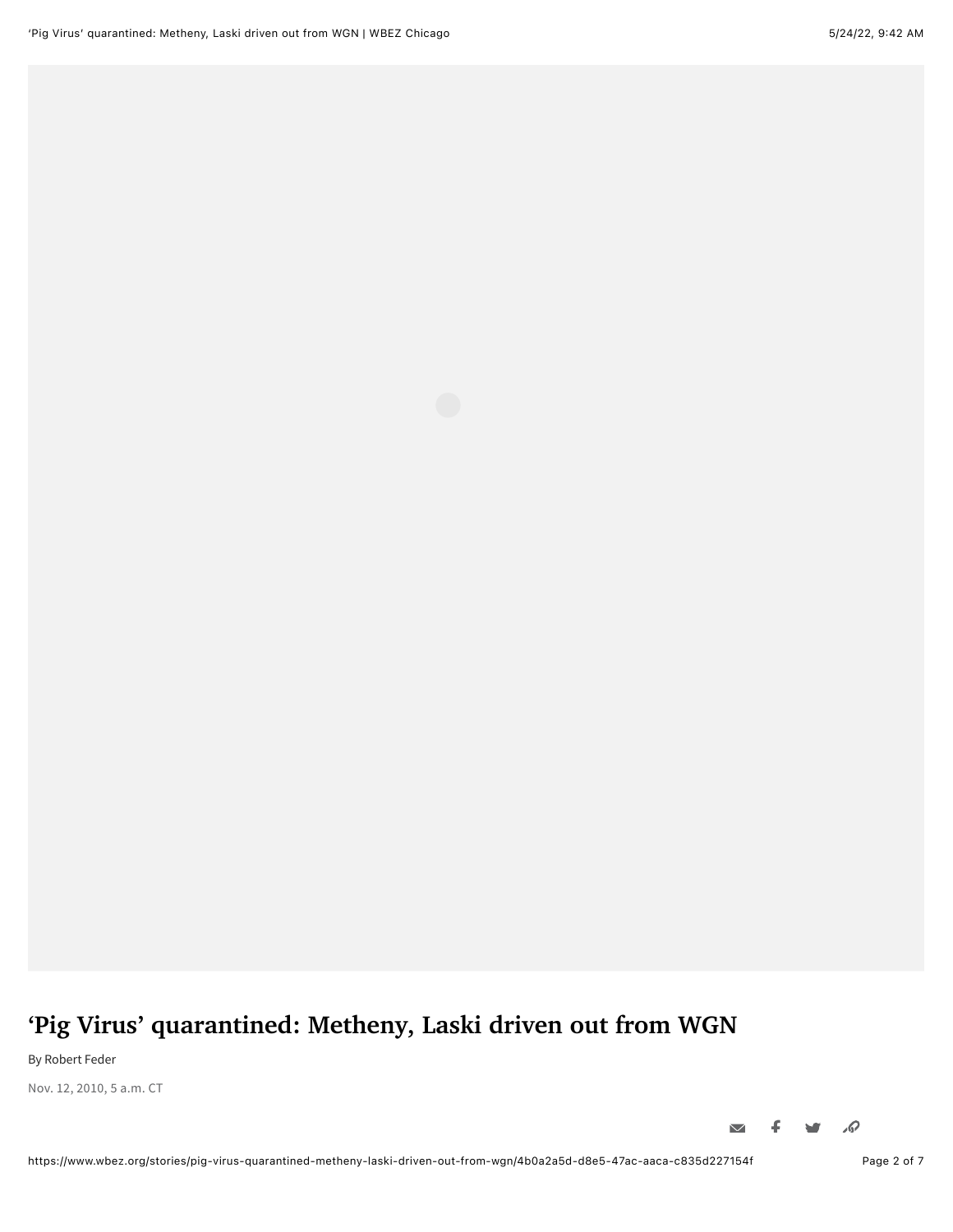*WBEZ brings you fact-based news and information. [Sign up for our newsletters](https://www.wbez.org/newsletters) to stay up to date on the stories that matter.*

If Kevin Metheny wasn't the worst program director in the history of Chicago radio, I don't know who was.

## *Kevin Metheny and Jim Laski in a fond embrace*

Arrogant, aloof, stubborn and contemptuous of the legacy he'd inherited, the man known as "Pig Virus" nearly destroyed one of the greatest brands in American broadcasting by alienating hundreds of thousands of loyal listeners and breaking bonds of trust that had endured for more than 80 years.



## **WBEZ RECOMMENDS**

**[Nick Cave may be the artist we need right now](https://www.wbez.org/stories/artist-nick-cave-and-his-soundsuits-take-over-chicago-mca-dusable/ca18cf2c-3371-49d0-8068-5c2fc3b37a53)**

Never has a station fallen so far, so fast in public esteem — all because of one man who took pride in dealing dishonestly with his employees and audience alike. "Truthfulness is only an added benefit when it happens to drop into your lap," he famously told his staff in a memo that turned up on this blog one year ago last week.

On Thursday afternoon — three weeks after his mentor and protector, Randy Michaels, was ousted in scandal as CEO of Tribune Co. — Metheny was fired as program director of news/talk WGN-AM (720). Flushed out with him was the worst of Metheny's unfathomably awful hires, convicted felon and radio rookie Jim Laski, who'd been hosting evenings since last spring.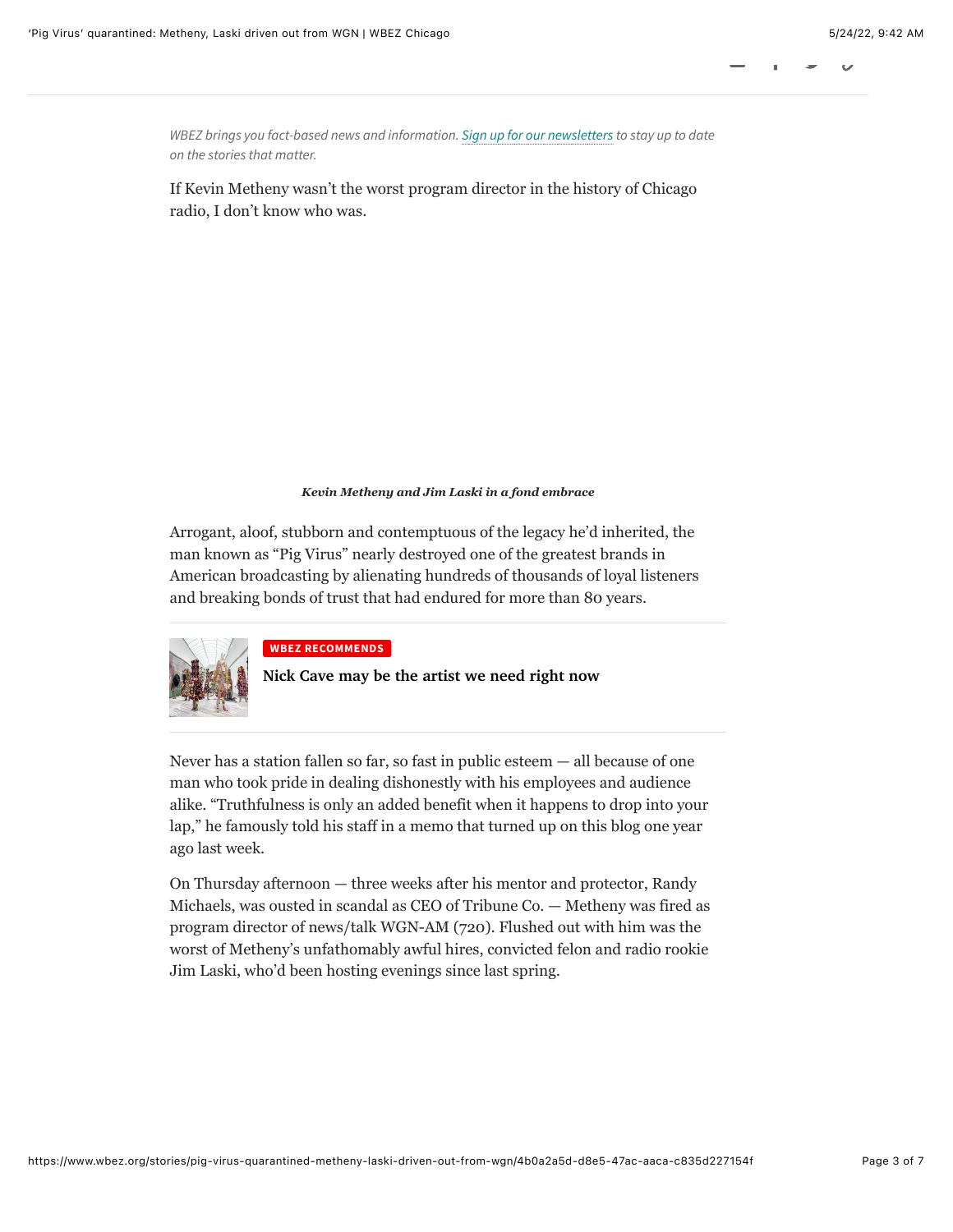

AND YOUR MEMBERSHIP

At Metheny's behest over the past two years, WGN fired, lost or demoted some of Chicago's most talented and popular personalities, including Steve Cochran, Kathy O'Malley, Judy Markey, Bob Sirott and David Kaplan. Poor John Williams was shuffled around so many times listeners never knew where on the schedule he'd show up. Others who could have made a difference, such as Jonathon Brandmeier and Richard Roeper, wisely sized up the situation and walked away.

Worse yet were Metheny's hiring moves. Laski was a joke. Others he brought on had no affinity for Chicago whatsoever, with morning host Greg Jarrett from San Francisco and midday host Mike McConnell from Cincinnati topping the list. Their edgy, aggressive posture seemed utterly at odds with the civility and honesty that the station had always represented. (Only by a quirk of luck was WGN spared a right-wing wacko named Bill Cunningham, whom Metheny also tried to hire from Cincinnati.)

When WGN's audience rejected his new hires, Metheny blamed the listeners for failing to "figure out how to interact with someone with an opinion." His solution was to air fake calls. "Our legacy listeners seem to leave our new talent hanging out to dry… . I'd like to prime the pump with a few more clued-in callers," Metheny wrote in a memo in which he secretly solicited Tribune Co. executives to deceive the audience by pretending to be ordinary listeners.

Even the marketing slogan Metheny inflicted on the talk station — "News 720" was an outright lie.

King of All Media Howard Stern had the guy nailed more than 25 years ago when Metheny was his program director at WNBC-AM in New York. It was Stern who coined the nickname "Pig Virus" for Metheny (which later morphed into "Pig Vomit" for the movie "Private Parts"). Metheny "would memo me all these idiotic rules and ideas he had, [and] he came up with this complicated terminology to make it sound as if he knew something, but it was all mystification," Stern wrote in his best-selling memoir.

It's true that Tom Langmyer, vice president and general manager of WGN, was responsible for firing Metheny and Laski. But I'm not quite ready to declare Langmyer a hero either. Whatever private misgivings he may have had while everything was going on, Langmyer played the consummate company man throughout, publicly supporting all that Michaels and Metheny did to WGN and